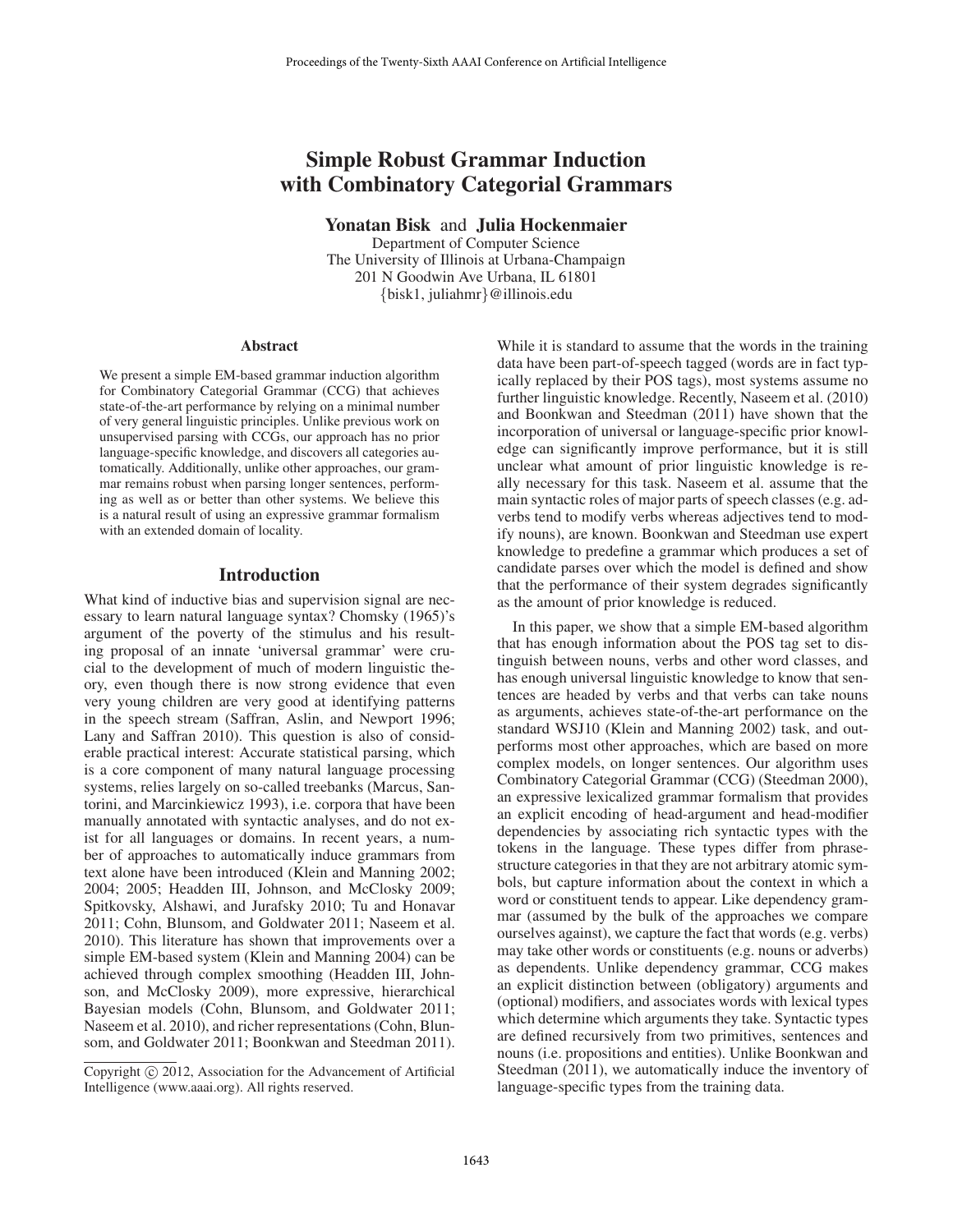## Combinatory Categorial Grammar (CCG)

Combinatory Categorial Grammar (Steedman 2000) is a linguistically expressive, lexicalized grammar formalism, which associates rich syntactic types with words and constituents. Typically, one assumes two atomic types: S (sentences) and N (nouns). Complex types are of the form  $X/Y$ or  $X \ Y$ , and represent functions which combine with an immediately adjacent argument of type Y to yield a constituent of type X as result. The slash indicates whether the Y precedes  $(\rangle)$  or follows  $(\rangle)$  the functor. The lexicon pairs words with categories, and is of crucial importance, since it captures the only language-specific information in the grammar. An English lexicon may contain entries such as:

 $N: \{he, girl, lunch, ...\}$   $N/N: \{good, the, eating, ...\}$  $S\N: \{seeps, ate, eating, ...\}$   $(S\N)/N: \{sees, ate, ...\}$  $S\$ :  ${quickly, today...} (S\\ N)/(S\ N): {good, the ...}$ 

While the set of categories is theoretically unbounded, the inventory of lexical category types is assumed to be finite and of a bounded maximal arity (typically 3 or 4). Categorial grammar rules are defined as schemas over categories (where X, Y, Z etc. are category variables and  $| \in \{ \setminus, \setminus \}$  is a slash variable), and are usually given in a bottom-up manner. All variants of categorial grammar (Ajdukiewicz 1935; Bar-Hillel 1953) use the basic rule of forward  $(>)$  and backward  $(<)$  application, which specifies that a functor  $X|Y$  can combine with an adjacent argument Y to form a new X:

| $X/Y$ Y |             | $\rightarrow$ X | (>)     |
|---------|-------------|-----------------|---------|
|         | $Y$ $X \ Y$ | $\rightarrow$ X | $(\lt)$ |

CCG includes additional rules: in function composition (the B combinator of Curry and Feys (1958)), the arity of the secondary functor can vary from 1 to a fixed upper limit  $n.$  We examine the effect of limiting the grammar to application and simple composition  $B<sup>1</sup>$  on our induction algorithm below, but generally restrict ourselves to  $n = 2$ :

$$
X/Y \t Y |_{i}Z \t \Rightarrow X |_{i}Z \t (B_{>}^{1})
$$

$$
Y|_{i}Z \t X \backslash Y \t \Rightarrow X|_{i}Z \t (B_{<}^{1})
$$

$$
X/Y\ (Y|_iZ_1)|_jZ_2\qquad\Rightarrow (X|_iZ_1)|_jZ_2\qquad (B^2_{>})
$$

$$
(Y|_iZ_1)|_jZ_2 \quad X\backslash Y \qquad \qquad \Rightarrow (X|_iZ_1)|_jZ_2 \qquad (B^2_<)
$$

(C)CG parses are typically written as logical derivations:

$$
\frac{\frac{The}{N/N} \frac{man}{N}}{\frac{N}{N}} \frac{\frac{ate}{S\setminus N} \frac{quickly}{S\setminus S}}{\frac{S\setminus N}{S}} \leq B
$$

Here, the intransitive verb *ate* only takes a subject as argument, whereas the determiner *the* modifies the noun *man*, and the adverb *quickly* can combine with the verb via composition. This example illustrates the two main kinds of dependency relations between words or constituents (Tesnière

1959), which CCG distinguishes explicitly: in a headargument relation, the head  $X|Y$  (e.g.  $S\backslash N$ ) takes its dependent Y (N) as argument, whereas in a head-modifier relation, the modifier  $X|\overline{X}(N/N)$  takes the head  $X(N)$  as argument. One of the roles of CCG's composition is that it allows modifiers such as adverbs to have generic categories such as  $S\$ S, regardless of the verb they modify:

$$
\frac{he}{N} \quad \frac{ate}{(S\setminus N)/N} \quad \frac{quickly}{S\setminus S} \quad \frac{the \ lunch \ he \ bought}{N}
$$
\n
$$
\frac{(S\setminus N)/N}{(S\setminus N)/N}
$$

CCG also includes a unary type-raising rule, which reverses the relationship between functors and arguments, and allows Y (which may be the argument of  $X\Y)$  to turn into a functor that takes  $X \ Y$  as argument and returns X:

$$
Y \Rightarrow X/(X\Y) \qquad (-T)
$$
  

$$
Y \Rightarrow X\Y(X/Y) \qquad (-T)
$$

The category  $X \ Y$  or  $X/Y$  is generally restricted to be of a type that also occurs in the lexicon of the language (Steedman 2000). Although type-raising Y followed by application of the type-raised argument to the original functor  $X\Y$ is equivalent to applying the functor itself (and we therefore disallow type-raised categories to apply to other categories to reduce the number of spurious ambiguities), type-raising and composition act together to capture non-local dependencies which arise through extraction or coordination, e.g.:

| the man       | that                    | I                             | saw                 |
|---------------|-------------------------|-------------------------------|---------------------|
| N             | $(N \setminus N)/(S/N)$ | $\frac{N}{S/(S \setminus N)}$ | $(S \setminus N)/N$ |
| $\frac{S}{N}$ | $S/N$                   | $S/N$                         |                     |
| N             | N                       | $\leftarrow$                  |                     |

Although type-raising and composition introduce additional derivations, our system does not try to eliminate the spurious ambiguities they introduce, such as:

$$
\begin{array}{ccc}\n\text{The} & \text{man} & \text{ate} & \text{quickly} \\
\hline\nN/N & N & \text{S\setminus N} & \text{S\setminus S} \\
\hline\nN & & \text{S\setminus N} & \text{S\setminus N} \\
\hline\n\text{S/(S\setminus N)}^T & & & \\
\hline\n\text{S} & & \text{S} & \text{S}\n\end{array}
$$

For coordination we assume a special ternary rule (Hockenmaier and Steedman 2007) that is binarized as follows:

$$
\begin{array}{ccc}\nX & X[\text{conj}] & \Rightarrow_{\&1} & X & (\&1) \\
\text{conj} & X & \Rightarrow_{\&2} & X[\text{conj}] & (\&2)\n\end{array}
$$

Since CCG contains only unary and binary rules, it can be parsed with the standard CKY algorithm.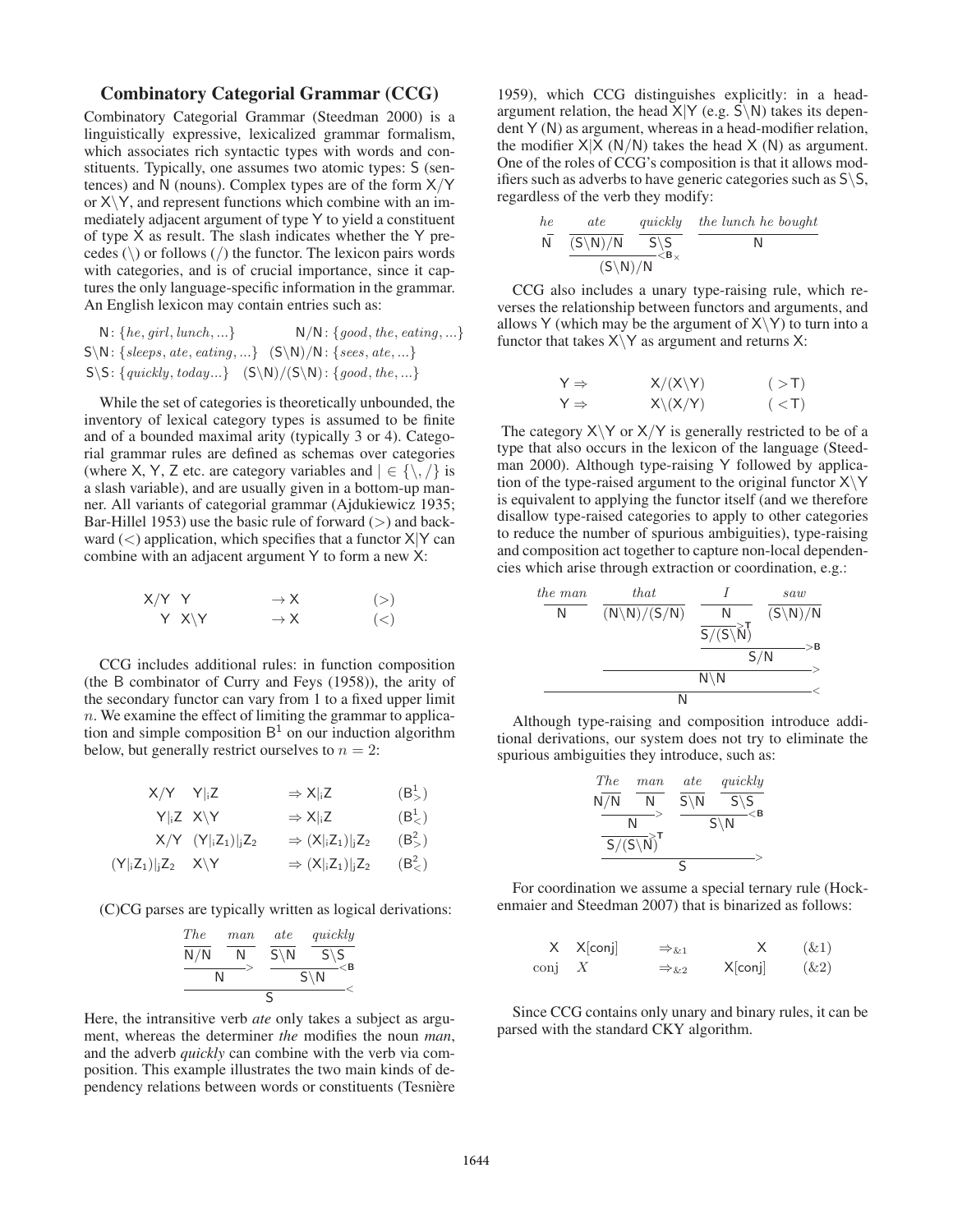### An algorithm for unsupervised CCG induction

We now describe our induction algorithm, which consists of two stages: category induction (creation of the grammar), followed by parameter estimation for the probability model.

#### The category induction stage

We assume there are two atomic categories, N (nouns or noun phrases) and S (sentences), a special conjunction category conj, and a special start symbol TOP. We assume that all strings we encounter are either nouns or sentences:

$$
N \Rightarrow TOP \qquad \qquad S \Rightarrow TOP
$$

We also assume that we can group POS-tags into four groups: nominal, verbal, coordinations, and others. This allows us to create an initial lexicon  $\mathcal{L}^{(0)}$ , which only contains entries for atomic categories, e.g. for the English Penn Treebank tag set (Marcus, Santorini, and Marcinkiewicz 1993):

$$
N: \{NN, NNS, NNP, PRP, DT\}
$$

$$
S: \{MD, VB, VBZ, VBG, VBN, VBD\}
$$

$$
conj: \{CC\}
$$

We force any string that contains one or more verbs (besides VBG), to be parsed with the  $S \Rightarrow TOP$  rule.

Since the initial lexicon would only allow us to parse single word utterances (or conjunctions thereof), we need to induce complex functor categories. The lexicon for atomic categories remains fixed, but all POS-tags will be able to acquire complex, categories during induction. We impose the following constraints on the lexical categories we induce:

- 1. Nouns (N) do not take any arguments.
- 2. The heads of sentences  $(S|...)$  and modifiers  $(X|X, ...)$  $(X|X|)(X|X)$  may take N or S as arguments.
- 3. Sentences (S) may only take nouns (N) as arguments. (We assume  $S \ S$  and  $S/S$  are modifiers).
- 4. Modifiers  $(X/X)$  or  $X\ X)$  can be modified by categories of the form  $(X/X)|(X/X)$  or  $(X\X)(|X\X).$
- 5. The maximal arity of any lexical category is 3.
- 6. Since  $(S\backslash N)/N$  is completely equivalent to  $(S/N)\backslash N$ , we only allow the former category.

Induction is an iterative process. At each stage, we aim to parse all sentences  $S_i$  in our training corpus  $D =$  $\{S_1, ..., S_D\}$  with the current lexicon  $\mathcal{L}^{(t)}$ . In order to parse a sentence  $S = w_0...w_n$ , all words  $w_i \in S$  need to have lexical categories that allow a complete parse (resulting in a constituent TOP that spans the entire sentence). Initially, only some words will have lexical categories:

| <i>The</i> | man             | ate | guickly |
|------------|-----------------|-----|---------|
| DТ         | NN <sub>S</sub> | VBD | RR      |
|            |                 |     |         |

We assume that any word may modify adjacent constituents:

| <i>The</i> | man    | ate                     | quickly        |
|------------|--------|-------------------------|----------------|
| DТ         | NNS    | VRD                     | RR             |
| N/N        | N, S/S | $\mid S, N \setminus N$ | $S\setminus S$ |

We also assume that any word that previously had a category other than N (which we postulate does not take any arguments) can take any adjacent non-modifier category as argument, leading us here to introduce  $S \backslash N$  for the verb:

| The | man  | ate                                           | quickly        |
|-----|------|-----------------------------------------------|----------------|
| D'E | NN S | VRD                                           | RВ             |
| N/N |      | $N, S/S \mid S, N \setminus N, S \setminus N$ | $S\setminus S$ |

With these categories, we obtain the correct parse:

| <b>The</b><br>DТ | man<br>NNS | ate<br><b>VBD</b> | $quickly$ <sub>RB</sub>  |
|------------------|------------|-------------------|--------------------------|
| N/N              | N          | $S\backslash N$   | $S\backslash S$<br>$<$ B |
| N                |            |                   | $S\backslash N$          |
|                  |            |                   |                          |

We then update the lexicon with all new tag-category pairs that have been found, excluding those that did not lead to a successful parse:

$$
N/N: \{DT\} \quad S\backslash N: \{VBD, VBZ\} \quad S\backslash S: \{RB, NNS, IN\}
$$

The first stage of induction can only introduce functors of arity 1, but many words, such as prepositions or transitive verbs, require more complex categories, leading us to complete, but incorrect parses such as

| <b>The</b><br>DT | man<br>NNS | eats<br>VBZ     | with<br>ΤN                         | friends<br><b>NNS</b> |
|------------------|------------|-----------------|------------------------------------|-----------------------|
| N/N              | N          | $S \setminus N$ | $S\backslash S$<br>$\mathcal{C}$ B | $S\backslash S$       |
|                  | Ν          |                 | $S \setminus N$                    | <b< th=""></b<>       |
|                  |            |                 | $S\backslash N$                    |                       |
|                  |            | ς               |                                    |                       |

During the second iteration, we can discover additional simple, as well as more complex, categories. We now discover transitive verb categories:

| <b>The</b><br><b>DT</b> | man<br>NNS | ate<br><b>VBD</b>   | chips<br>NNS |
|-------------------------|------------|---------------------|--------------|
| N/N                     | N          | $(S\backslash N)/N$ | N            |
|                         | N          | $S\backslash N$     |              |
|                         |            | S                   |              |

The second stage also introduces a large number of complex modifiers of the form  $(X/X)|(X/X)$  or  $(X\X)|(X\X)$ , e.g.:

| <b>The</b>  | man                                 | ate                     | very                            | quickly                                  |
|-------------|-------------------------------------|-------------------------|---------------------------------|------------------------------------------|
| DТ          | <b>NNS</b>                          | VBD                     | RB                              | <b>RB</b>                                |
| $N/N$ ,     | N, S/S                              | $S, N \backslash N,$    | $S\$ S.                         | $S\$ S                                   |
| (S/S)/(S/S) | $(N \backslash N)/(N \backslash N)$ | $S\backslash N$         | $(S\setminus S)/(S\setminus S)$ | $(S\setminus S)\setminus (S\setminus S)$ |
|             | $(N/N)\ (N/N)$                      | $(S/S)\S/S)$ (N\N\(N\N) |                                 |                                          |
|             |                                     |                         |                                 |                                          |

Finally, we include a final induction step which takes adjacent constituents that can be derived from the existing lexicon into account. Since we can combine e.g. *a friend* to N, we can now also induce  $(S\ S)/N$  for IN.

After constructing the lexicon, we parse the training corpus, and use the Inside-Outside algorithm (Lari and Young 1991), a variant of the Expectation-Maximization algorithm for probabilistic context-free grammars, to estimate model parameters. We use the baseline model of Hockenmaier and Steedman (2002), which is a simple generative model that is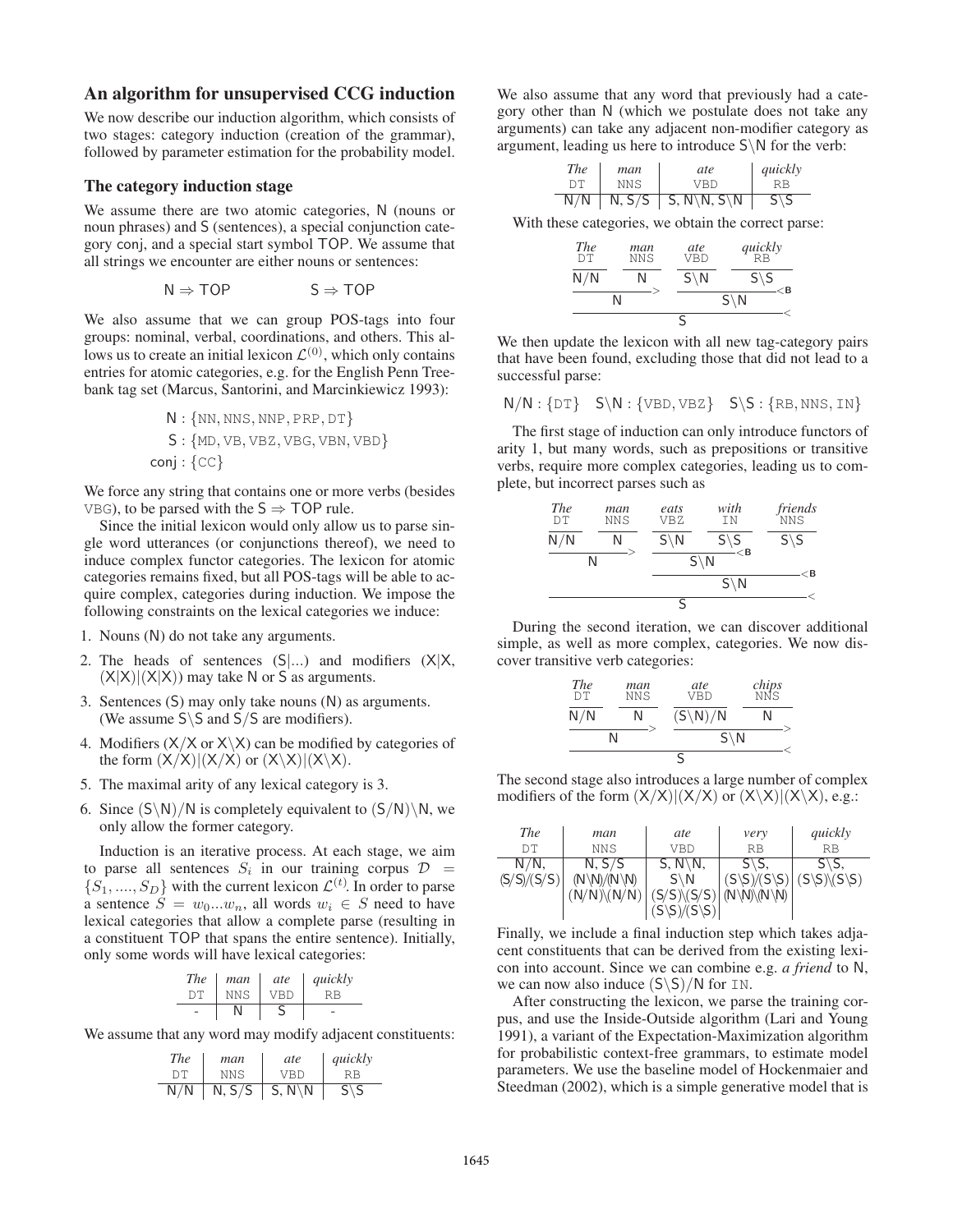

B0 B1 B1&TR B2 B2&TR **8** 70.51 Figure 1: Impact of the beam width  $k$  and the expressiveness of the grammar on performance **24**

equivalent to an unlexicalized PCFG. In a CFG, the set of terminals and non-terminals is disjoint, but in CCG, not ev-**35** 70.39 ery category can be lexical. Since this model is also the basis of a lexicalized model that captures dependencies, it distin-**75** 69.71 guishes between lexical expansions (which produce words), unary expansions (which are the result of type-raising or the TOP rules), binary expansions where the head is the **120** left child, and binary expansions whose head is the right child. Each tree is generated top-down from the start category TOP. For each (parent) node, first its expansion type  $exp \in \{Lex, Unary, Left, Right\}$  is generated. Based on the expansion type, the model then produces either the word  $w$ , or the category of the head child  $(H)$ , and, possibly the category of the non-head sister category (S):

Lexical 
$$
p_e(\exp = \text{Lex} | P) \times p_w(w | P, \exp = \text{Lex})
$$

Unary 
$$
p_e(\exp)
$$
Unary  $| P \rangle \times p_H(H | P, \exp)$ 

Left 
$$
p_e(exp=Left | P) \times p_H(H | P, exp = Left)
$$
  
  $\times p_S(S | P, H, exp = Left)$ 

Right  $p_e(\exp{=}$  Right  $| P \rangle \times p_H(H | P, exp{=}$  Right)  $\times p_S(S | P, H, exp=Right)$ 

Training regime Spitkovsky et al. (2010) demonstrated the utility of using hard EM (i.e. restricting the updates to only the single best, Viterbi, parse according to the current model) for unsupervised grammar induction. We compare standard full (soft) EM, where we use the entire parse forest during estimation with Viterbi EM, as well as with a smoothed variant of k-best EM which interpolates the probabilities from the top-k parses with those of the full forest,<sup>1</sup> using the algorithm of Huang and Chiang (2005) to compute the k-best parses according to the current model.

### Experimental setup

Data As is standard, our induction uses sentences of length 10 or less (not counting punctuation) from the WSJ part of the Penn Treebank (Marcus, Santorini, and Marcinkiewicz 1993), and relies on gold part-of-speech tags. We use all sentences of length 10 or less (not counting punc-

tuation) from sections 02-21 for training, section 23 for testing, and 00 for development.

**Training procedure** We run the induction routine  $N$ times over the entire data set, initialize the probability model uniformly based on the events observed in the training data, and run EM until convergence. We do not allow any probabilities to go below  $e^{-6}$ ( $\simeq 0.0025$ ). During k-best estimation, the top  $k$  parses for each sentence are recomputed according to the current model.

Evaluation metrics As is standard, we evaluate against word-word dependencies obtained from the original Penn Treebank. We use Johansson and Nugues (2007)'s code to obtain these dependencies and the CoNLL 2008 shared task script to evaluate unlabeled directed attachment. In order to allow a direct comparison with approaches based on other formalisms (and in contrast to the CCG dependencies for the Penn Treebank provided by Hockenmaier and Steedman (2007)), we treat modifiers as dependents of their heads (even though in CCG terms, the constituent  $X$  is an argument of  $X|X$ ), assume that the head of the sentence is a dependent of a root node at position 0 in the sentence, and analyze con- $\frac{1}{2}$  junction ( $X_1$  conj  $X_2$ ) as creating a dependency from  $X_1$  (the head) to conj, and from conj to  $X_2$ .



Figure 2: Impact of the number of induction stages on performance ("d": derived constituents are considered).

| Tag                    | Cat                 | P(c   t) | Tag            | Cat                                | P(c   t) |
|------------------------|---------------------|----------|----------------|------------------------------------|----------|
| $\overline{\text{NN}}$ | N                   | 0.839    | RB             | $\overline{\mathsf{S}/\mathsf{S}}$ | 0.527    |
|                        | N/N                 | 0.133    |                | $(S\S)/ (S\S)$                     | 0.275    |
|                        | (N/N)/N             | 0.021    |                | $S\backslash S$                    | 0.119    |
| DT                     | N/N                 | 0.925    | <b>VBD</b>     | $(S\backslash N)/N$                | 0.419    |
|                        | N                   | 0.034    |                | $S\backslash N$                    | 0.339    |
|                        | (N/N)/N             | 0.011    |                | $(S\backslash N)\backslash S$      | 0.339    |
| JJ                     | N/N                 | 0.861    | T <sub>O</sub> | $(S\backslash S)/S$                | 0.498    |
|                        | $S\backslash S$     | 0.114    |                | $(S\backslash S)/N$                | 0.437    |
|                        | (S/S)/N             | 0.012    |                | N/N                                | 0.012    |
| IN                     | $(S\backslash S)/N$ | 0.678    | VB             | S/N                                | 0.743    |
|                        | $(N\backslash N)/N$ | 0.148    |                | S                                  | 0.151    |
|                        | (N/N)/N             | 0.069    |                | $\mathsf{N}/\mathsf{N}$            | 0.031    |

Figure 3: The most likely induced lexical categories for common parts of speech (probabilities based on Viterbi parses of section 00)

<sup>&</sup>lt;sup>1</sup>If  $c_k$  and  $c_{\text{full}}$  are the frequencies of y in the k-best and the full parse forests, we define  $\lambda_k = c_k/(c_k + c_{\text{full}})$ , and compute  $\tilde{p}(x | y) = \lambda_k \hat{p}_k(x | y) + (1 - \lambda_k) \hat{p}_{\text{full}}(x | y).$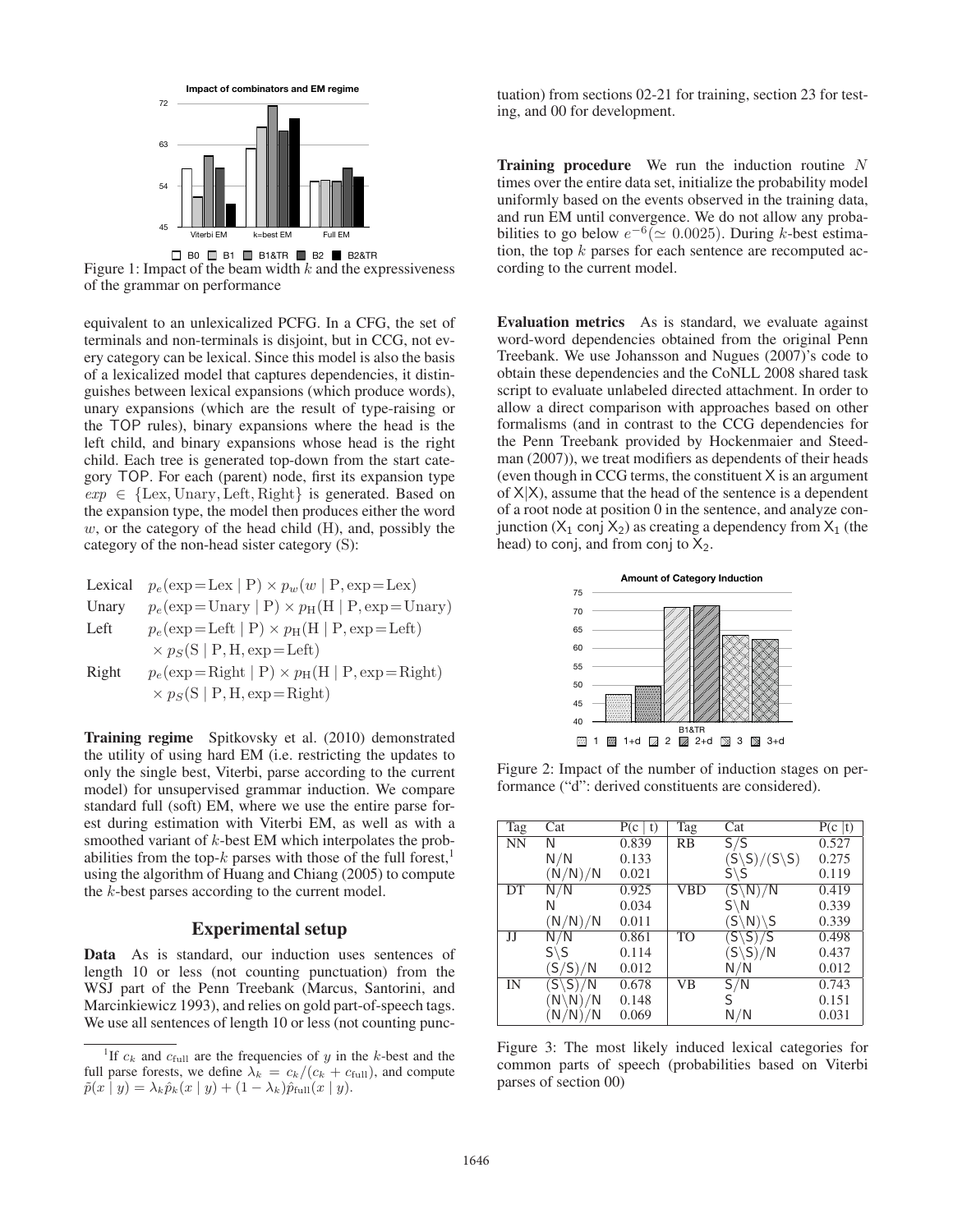|                                                                      | 10      | 20      | Inf     | Performance on Length 10,20,All of WSJ Section 2:<br>75               |
|----------------------------------------------------------------------|---------|---------|---------|-----------------------------------------------------------------------|
| Klein & Manning '04                                                  | 47.5    |         |         |                                                                       |
| Headden '09                                                          | 68.8    |         |         | 66.25                                                                 |
| Spitkovsky Vit '10                                                   | $65.3*$ | 53.8*   | $47.9*$ | 57.5                                                                  |
| Cohn $'10$                                                           | 65.9    | 58.3    | 53.1    |                                                                       |
| CCG Induction                                                        | 71.5    | 60.3    | 53.3    | 48.75                                                                 |
| Naseem Universal '10                                                 | 71.9    | $50.4*$ |         | 40                                                                    |
| Naseem English '10                                                   | 73.8    | $66.1*$ |         | Inf<br>20<br>Sa Spitkovsky Vit '10<br>Headden '09<br>■ Cohn '10<br>FЗ |
| Boonkwan '11                                                         | 74.8    |         |         | CCG Induction A Naseem Universal '10 A Naseem Englis<br>Boonkwan '11  |
| (a) $E_2$ <sup>11</sup> table of comparison results for section $22$ |         |         |         | $(1 \times T)$<br>$\mathbf{1}$ $\mathbf{A}$ $\mathbf{A}$ $\mathbf{A}$ |

(a) Full table of comparison results for section 23

10 Inf<br>Headden '09 ⊠ Spitkovsky Vit '10 ⊠ Cohn '10<br>CCG Induction D Naseem Universal '10 D Naseem English '10 (b) Bar graph of the top models' performance

Figure 4: Results on section 23 when trained on length 10 data. Starred results were obtained with additional training data: up to length 20 (Naseem 20) or 45 (Spitkovsky)

# Experimental results

Before providing a comparison with related work, we first evaluate the effect that the size of the induced grammar (as determined by the inventory of combinatory rules and the number of stages of induction before model estimation) and the width of the beam have during  $k$ -best estimation.

**Impact of combinators and beam width**  $k$  Which combinatory rules are allowed during parsing determines the expressiveness of the grammar, and hence the complexity of linguistic phenomena which can be captured. It also has a significant effect on the size of the grammar and number of parses per sentence. The training regime impacts the effective size of the grammar as well: Viterbi training (i.e. only using the highest scoring parse to update the model) prunes the grammar, while our smoothed  $k$ -best algorithm assigns significantly more mass to frequent constructions and categories. We therefore found a strong interaction between these two parameters. Figure 1 provides results on the test set for each grammar setting with Viterbi,  $k = \text{best}_G$  (a grammar-specific setting of  $k$  that was found to optimize performance on the development set) and full EM. Unlike Spitkovsky et al. (2010), Viterbi parsing does not in general outperform full EM, but with the right choice of  $k$ ,  $k$ -best parsing can yield substantial improvements in performance. We also found that type-raising proved beneficial in both the  $B<sup>1</sup>$  and  $B<sup>2</sup>$  cases. These results are based on the use of two induction steps at initialization in addition to a final induction step with derived constituents.

Number of induction stages The second dimension we examine is the impact of the number of induction iterations on performance (again using a grammar-specific optimal  $k$ ). Figure 2 shows that, for grammars that use  $B<sup>1</sup>$  with type raising, two iterations of induction perform the best, while induction from derived constituents has a minimal (or slightly detrimental) effect.

The induced lexicons We generally find that the lexical categories our system induces match very well the commonly assumed CCG categories for English. Figure 3 lists

common POS tags and their most likely categories (probabilities of category given tag were computed based on the Viterbi parses of our best performing model on the development set). Besides actual performance (which depends not just on the lexicon, but also on the kinds of attachment decisions the model makes), this is a very good indicator of how much of the language the model as captured, because CCG encodes all language specific information in its lexicon. We find that most of the mass is centered on exactly those categories that a linguist would include in a basic (C)CG lexicon for English, and that generally little mass is assigned to non-standard categories such as (N/N)/N for NN (common noun) or IN (prepositions and subordinating conjunctions). The only possible exceptions are  $(S\ S)/S$  for infinitival TO (*to*) and S/N for VB (infinitival verbs), which can both be explained by the fact that infinitives are rarely preceded by subjects, whereas  $(S\backslash N)\S$  for VBD (past tense verbs) is actually required for inversions that are frequently used with direct speech in our domain (*'This was obvious", he said.*).

Why is our model able to induce these linguistically correct categories? Since our induction scheme allows all categories to be modifiers or modifiers of modifiers, one obvious grammar that it permits is one where verbs are S, and everything else is either  $S/S$  or  $S\$ S. The reason that this does not plague us is subtle yet important. Because we do not differentiate between lexical and non-lexical non-terminals but rather have a distribution over expansions (discussed in the model), the frequent use of S throughout the tree in various binary productions leaves little mass for a lexical S. In contrast, a category like  $(S \ N)/N$  will nearly never appear anywhere but at the lexical level, resulting in a very high probability of being a lexical category. An additional question is why do nouns learn the English ordering  $N/N$  when they have the equally valid opportunity to be  $N\backslash N$ . Although we allow the tag DT (e.g. *this*) to act as a noun, many noun phrases do not contain a determiner, increasing the relative frequency with which N generates a nominal tag, and decreasing the probability of it generating DT. Furthermore, our current system assumes that adjectives, which tend to precede nouns, cannot carry the category N.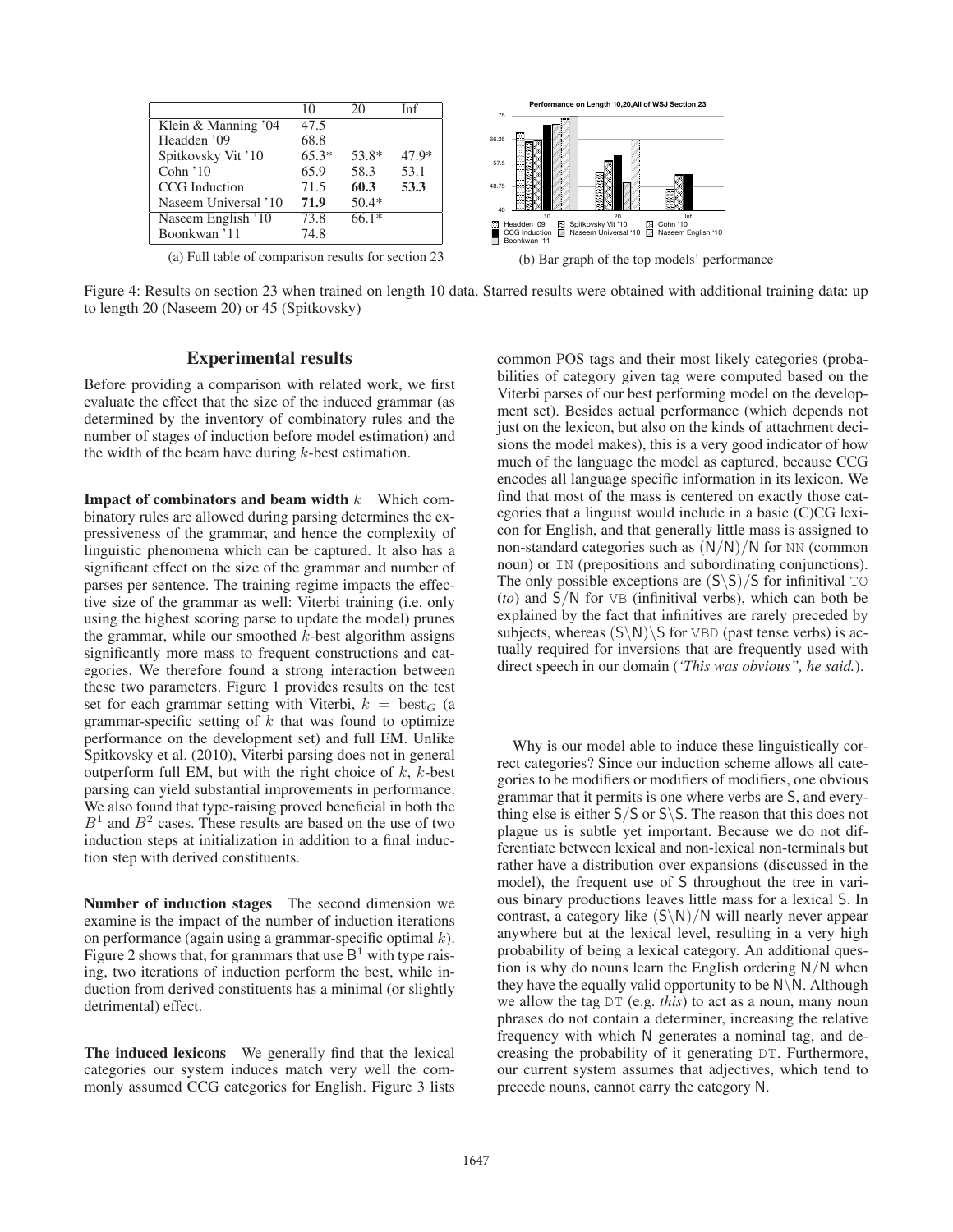#### Comparison with related work

Since we evaluate on dependencies, we compare ourselves against the following other approaches: Klein and Manning (2004)'s DMV model is a very simple EM-based generative dependency model that is the foundation for most of the subsequent proposals (The performance quoted here is achieved by their slightly more complex DMV-CCM model). Spitkovsky et al. (2010) build on previous work which demonstrated improved DMV performance when trained with a curriculum, and find that Viterbi parsing helps as it enables learning from longer sentences which would otherwise lead the model astray, resulting in a multi-stage training process. Headden III, Johnson, and McClosky (2009)'s Lexicalized Extended Valence Grammar both lexicalizes the DMV models, and includes a valence term which captures subcategorization information and models the proximity of a word to the head. Cohn, Blunsom, and Goldwater (2011) learn a non-parametric Bayesian model of tree-substitution grammar biased towards a sparse grammar with shallow productions. Underlying the model is a base distribution computed over CFG trees derived from the DMV model. Naseem et al. (2010) demonstrate the effectiveness of universal linguistic knowledge. Their model has access to 13 universal dependency constraints for all major parts of speech, including rules such as sentences tend to be headed by verbs or auxiliaries, auxiliaries tend to take verbs as dependents, verbs tend to take nouns and adverbs as dependents, adjectives tend to modify nouns, prepositions tend to take nouns as arguments, etc. In contrast to this rich information, we only capture two basic principles: sentences are headed by verbs and auxiliaries, and verbs and auxiliaries can take nouns as arguments. All other information regarding the relationship between verbs and adverbs/auxiliaries or between nouns and adjectives/articles/numerals/prepositions is learned automatically by our system with signals from the data and our induction procedure. Naseem et al. also evaluate a variant of their system that uses a number of highly effective English-specific heuristics at test time. Boonkwan and Steedman (2011) also use a categorial grammar, but use a 30 question survey to discover basic facts about word order. The results of this survey determine the inventory of lexical types for the language, which are then mapped to specific part-of-speech tags by the experimenter to create a custom language specific lexicon. Without this knowledge, their English WSJ10 results drop from 74.8 to 40.2. By comparison, we do not encode any language specific information and discover the underlying word order automatically.

Comparing experimental results Figure 4 compares our performance on section 23 against state-of-the-art systems given in the literature, as well as the DMV model of Klein and Manning (2004) that many of the more recent approaches are based on. We evaluate our performance on sentences of length 10 (WSJ10), length 20 (WSJ20) as well as all sentences  $(\infty)$  in section 23, and compare against results in the literature where available. Our WSJ20 and WSJ∞ results are trained on WSJ10 data. On WSJ20, our perfor-

mance is significantly higher than Naseem et al. (Universal), and at  $\infty$ , our performance is indistinguishable from Cohn et al.'s, although we outperform them at shorter lengths. It is important to note that our system's simplicity leads to very efficient EM training, unlike other systems which require sampling, complex smoothing or training curricula.

We draw two main conclusions from this comparison: First, it is clear that performance on this task depends strongly on the amount of prior linguistic knowledge that is provided to the system. On the one hand, the DMV baseline system (Klein and Manning 2004) as well as the related approaches of Spitkovsky et al. (2010), Headden III, Johnson, and McClosky (2009), Cohn, Blunsom, and Goldwater and (2011) assume no prior linguistic knowledge (other than that implicit in the gold POS tags). Although the words themselves clearly carry important information, it is unclear how much of that information can be captured based on the standard WSJ10 corpus without sophisticated smoothing, and Headden III, Johnson, and McClosky's is the only approach that incorporates actual words into the model. On the other hand, both Naseem et al.'s set of universal constraints and their English heuristics, as well as Boonkwan and Steedman's expert linguistic knowledge clearly outperform the linguistically uninformed systems.

Second, the capacity of the model to represent linguistic phenomena such as valence (subcategorization), either explicitly through richer representations (Cohn, Blunsom, and Goldwater 2011), or implicitly through an expressive model (Headden III, Johnson, and McClosky 2009) has a clear impact on performance. Like categorial grammar, Cohn, Blunsom, and Goldwater's tree-substitution grammar is a lexicalized formalism with an extended domain of locality (Joshi 1988), which associates words (or POS-tags, for the current task) with complex symbols that capture the context in which they appear. While the generative capacity of TSG (and CCG without crossing composition) is weakly equivalent to that of CFGs and to projective dependency grammars that disallow crossing dependencies (which is the case for all dependency-based systems discussed here), the choice of representation (in the grammar or the model) determines the independence assumptions, and hence generalizations, that are made during induction. Cohn et al.'s and our system are remarkably robust at longer sentence lengths.

#### **Conclusions**

This paper has demonstrated that unsupervised CCG induction can rival other methods; although our approach cannot be compared directly to approaches without prior linguistic knowledge, we perform as well as or better (on longer sentences) than the system of Naseem et al. (2010), which arguably captures much more prior knowledge, and uses a richer statistical model. Future work will examine the effect of relaxing our assumptions (e.g. about the ability to identify nouns and verbs), and the impact of richer models on CCG.

### Acknowledgments

This research is supported by the National Science Foundation through CAREER award 1053856 and award 0803603.